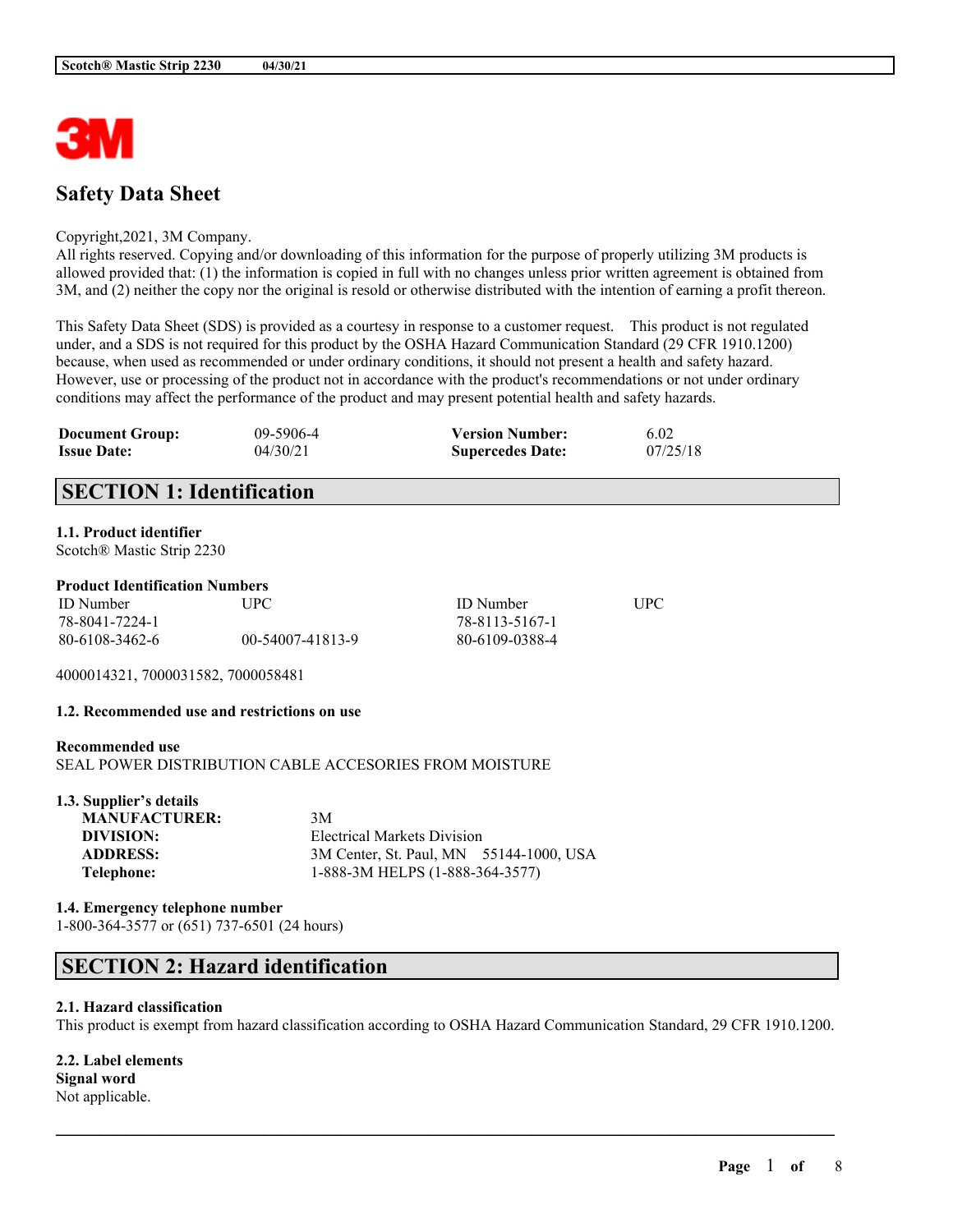## **Symbols**

Not applicable.

#### **Pictograms**

Not applicable.

# **SECTION 3: Composition/information on ingredients**

| Ingredient        | C.A.S. No.      | $\frac{9}{6}$ by Wt      |
|-------------------|-----------------|--------------------------|
| Inorganic Fillers | Mixture         | $40 - 50$                |
| Rubber Mixture    | Mixture         | $40 - 50$                |
| Asphalt           | $8052 - 42 - 4$ | $\overline{10}$<br>$5 -$ |
| Carbon Black      | 1333-86-4       | $\overline{\phantom{0}}$ |

# **SECTION 4: First aid measures**

#### **4.1. Description of first aid measures**

#### **Inhalation:**

No need for first aid is anticipated.

#### **Skin Contact:**

No need for first aid is anticipated.

# **Eye Contact:**

No need for first aid is anticipated.

#### **If Swallowed:**

No need for first aid is anticipated.

#### **4.2. Most important symptoms and effects, both acute and delayed**

No critical symptoms or effects. See Section 11.1, information on toxicological effects.

# **4.3. Indication of any immediate medical attention and special treatment required**

Not applicable

# **SECTION 5: Fire-fighting measures**

# **5.1. Suitable extinguishing media**

In case of fire: Use a fire fighting agent suitable for ordinary combustible material such as water or foam to extinguish.

# **5.2. Special hazards arising from the substance or mixture**

None inherent in this product.

# **5.3. Special protective actions for fire-fighters**

Wear full protective clothing, including helmet, self-contained, positive pressure or pressure demand breathing apparatus, bunker coat and pants, bands around arms, waist and legs, face mask, and protective covering for exposed areas of the head.

 $\mathcal{L}_\mathcal{L} = \mathcal{L}_\mathcal{L} = \mathcal{L}_\mathcal{L} = \mathcal{L}_\mathcal{L} = \mathcal{L}_\mathcal{L} = \mathcal{L}_\mathcal{L} = \mathcal{L}_\mathcal{L} = \mathcal{L}_\mathcal{L} = \mathcal{L}_\mathcal{L} = \mathcal{L}_\mathcal{L} = \mathcal{L}_\mathcal{L} = \mathcal{L}_\mathcal{L} = \mathcal{L}_\mathcal{L} = \mathcal{L}_\mathcal{L} = \mathcal{L}_\mathcal{L} = \mathcal{L}_\mathcal{L} = \mathcal{L}_\mathcal{L}$ 

# **SECTION 6: Accidental release measures**

# **6.1. Personal precautions, protective equipment and emergency procedures**

Not applicable.

# **6.2. Environmental precautions**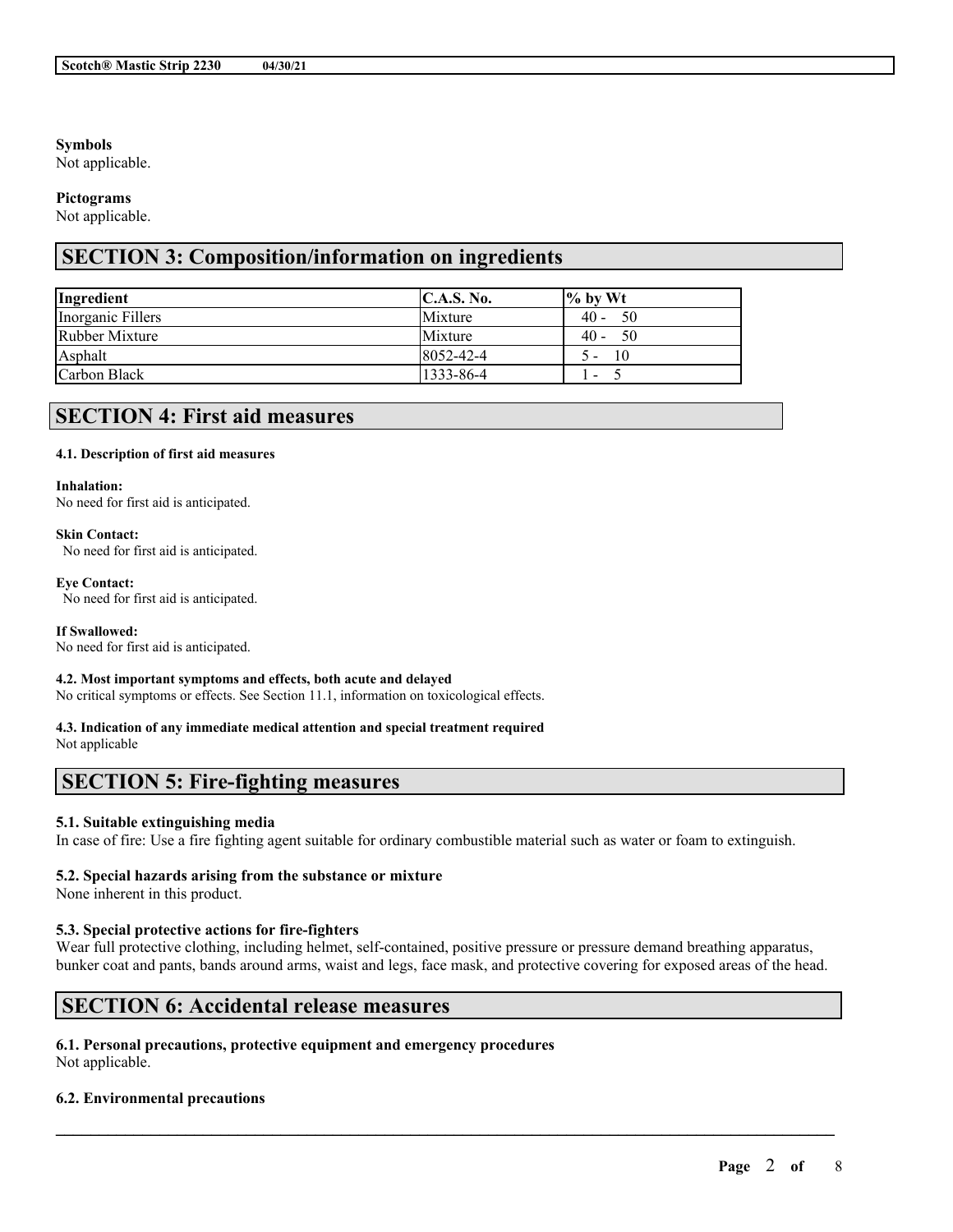Not applicable.

# **6.3. Methods and material for containment and cleaning up**

Not applicable.

# **SECTION 7: Handling and storage**

## **7.1. Precautions for safe handling**

This product is considered to be an article which does not release or otherwise result in exposure to a hazardous chemical under normal use conditions.

## **7.2. Conditions for safe storage including any incompatibilities**

Store away from oxidizing agents.

# **SECTION 8: Exposure controls/personal protection**

## **8.1. Control parameters**

## **Occupational exposure limits**

No occupational exposure limit values exist for any of the components listed in Section 3 of this SDS.

| Carbon Black | 1333-86-4 | <b>LACGIH</b> | TWA(inhalable fraction):3                                               | LA3: Confirmed animal |
|--------------|-----------|---------------|-------------------------------------------------------------------------|-----------------------|
|              |           |               | $\text{Im} \Omega / \text{m}$                                           | carcin.               |
| Carbon Black | 1333-86-4 | <b>TOSHA</b>  | $\text{TWA}:3.5 \text{ mg/m3}$                                          |                       |
| Asphalt      | 8052-42-4 | <b>LACGIH</b> | $\text{TWA}$ (as benzene solubles, inh $\text{A4: Not class.}$ as human |                       |
|              |           |               | $\text{fume}$ :0.5 mg/m3                                                | carcin                |

#### **8.2. Exposure controls**

#### **8.2.1. Engineering controls**

Not applicable.

# **8.2.2. Personal protective equipment (PPE)**

## **Eye/face protection**

Eye protection not required.

#### **Skin/hand protection**

No chemical protective gloves are required.

# **Respiratory protection**

Respiratory protection is not required.

# **SECTION 9: Physical and chemical properties**

# **9.1. Information on basic physical and chemical properties**

| Appearance                     |                                                     |
|--------------------------------|-----------------------------------------------------|
| <b>Physical state</b>          | Solid                                               |
| Color                          | <b>Black</b>                                        |
| <b>Specific Physical Form:</b> | rubber mastic strips on silicone coated paper liner |
| Odor                           | Rubber                                              |
| Odor threshold                 | Not Applicable                                      |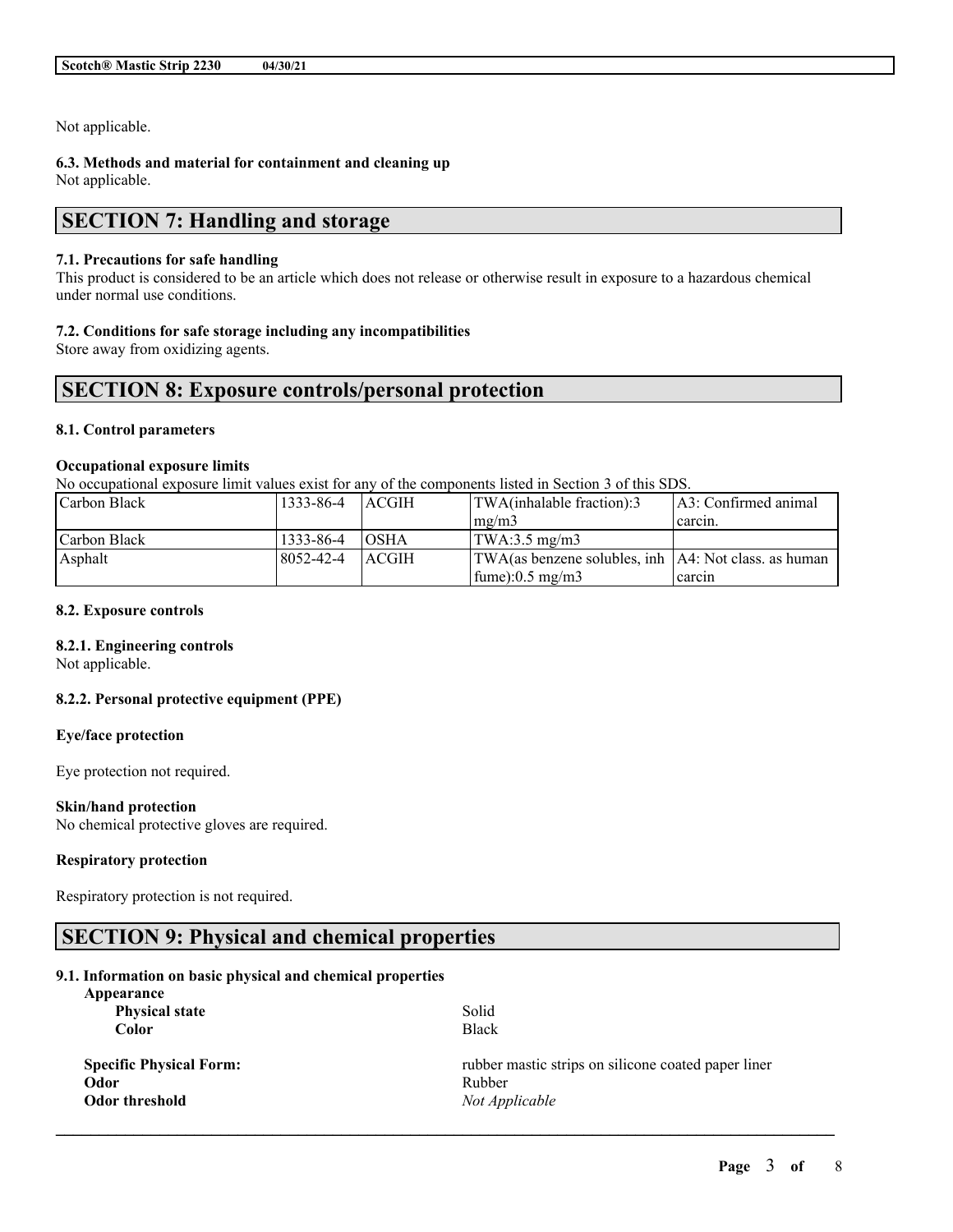| pH                                     | Not Applicable    |                                      |
|----------------------------------------|-------------------|--------------------------------------|
| <b>Melting point</b>                   | No Data Available |                                      |
| <b>Boiling Point</b>                   | Not Applicable    |                                      |
| <b>Flash Point</b>                     | No flash point    |                                      |
| <b>Evaporation rate</b>                | Not Applicable    |                                      |
| <b>Flammability (solid, gas)</b>       | Not Classified    |                                      |
| <b>Flammable Limits(LEL)</b>           | Not Applicable    |                                      |
| <b>Flammable Limits(UEL)</b>           | Not Applicable    |                                      |
| <b>Vapor Pressure</b>                  | Not Applicable    |                                      |
| <b>Vapor Density</b>                   | Not Applicable    |                                      |
| <b>Density</b>                         | No Data Available |                                      |
| <b>Specific Gravity</b>                |                   | Approximately 1.2 [Ref Std: WATER=1] |
| <b>Solubility in Water</b>             | Negligible        |                                      |
| Solubility- non-water                  | Not Applicable    |                                      |
| Partition coefficient: n-octanol/water | No Data Available |                                      |
| <b>Autoignition temperature</b>        | No Data Available |                                      |
| <b>Decomposition temperature</b>       | Not Applicable    |                                      |
| <b>Viscosity</b>                       | Not Applicable    |                                      |
| <b>Volatile Organic Compounds</b>      | No Data Available |                                      |
| <b>Percent volatile</b>                | No Data Available |                                      |
| VOC Less H2O & Exempt Solvents         | No Data Available |                                      |
|                                        |                   |                                      |

# **SECTION 10: Stability and reactivity**

#### **10.1. Reactivity**

This material may be reactive with certain agents under certain conditions - see the remaining headings in this section.

**10.2. Chemical stability** Stable.

#### **10.3. Possibility of hazardous reactions**

Hazardous polymerization will not occur.

#### **10.4. Conditions to avoid**

None known.

#### **10.5. Incompatible materials**

Strong oxidizing agents

# **10.6. Hazardous decomposition products**

**Substance Condition** Carbon monoxide Not Specified Carbon dioxide Not Specified Hydrogen Sulfide Not Specified

Under recommended usage conditions, hazardous decomposition products are not expected. Hazardous decomposition products may occur as a result of oxidation, heating, or reaction with another material.

# **SECTION 11: Toxicological information**

The information below may not be consistent with the material classification in Section 2 if specific ingredient **classifications are mandated by a competent authority. In addition, toxicological data on ingredients may not be** reflected in the material classification and/or the signs and symptoms of exposure, because an ingredient may be present below the threshold for labeling, an ingredient may not be available for exposure, or the data may not be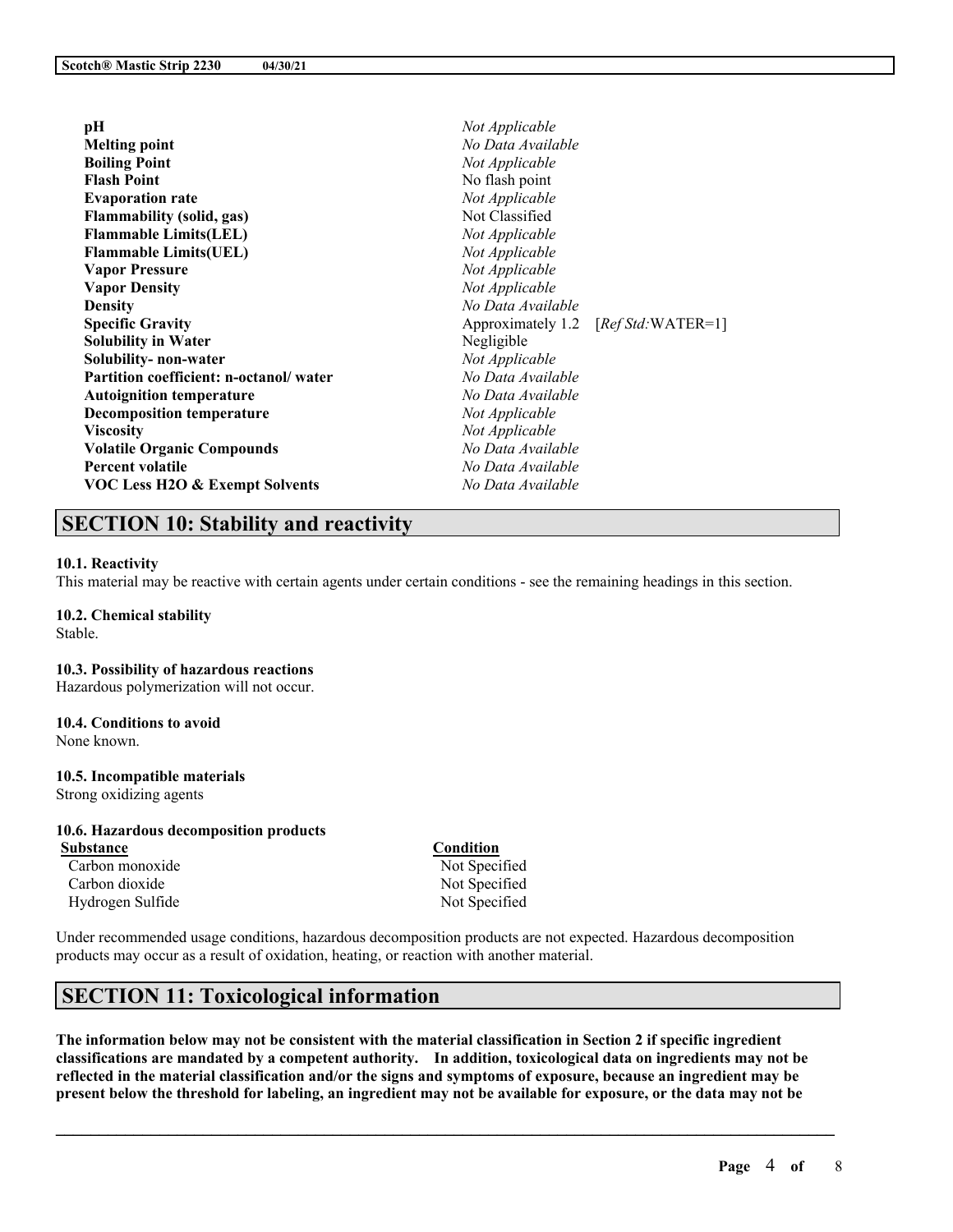**relevant to the material as a whole.**

#### **11.1. Information on Toxicological effects**

#### **Signs and Symptoms of Exposure**

#### Based on test data and/or information on the components, this material may produce the following health effects:

#### **Inhalation:**

No health effects are expected.

**Skin Contact:** No health effects are expected.

#### **Eye Contact:**

No health effects are expected.

**Ingestion:** No health effects are expected.

# **Additional Information:**

This product, when used under reasonable conditions and in accordance with the directions for use, should not present a health hazard. However, use or processing of the product in a manner not in accordance with the product's directions for use may affect the performance of the product and may present potential health and safety hazards.

#### **Toxicological Data**

If a component is disclosed in section 3 but does not appear in a table below, either no data are available for that endpoint or the data are not sufficient for classification.

#### **Acute Toxicity**

| Name              | Route       | <b>Species</b> | Value                                             |
|-------------------|-------------|----------------|---------------------------------------------------|
| Overall product   | Ingestion   |                | No data available; calculated $ATE > 5,000$ mg/kg |
| Inorganic Fillers | Dermal      | Rat            | $LD50 > 2,000$ mg/kg                              |
| Inorganic Fillers | Inhalation- | Rat            | $LC50$ 3 mg/l                                     |
|                   | Dust/Mist   |                |                                                   |
|                   | (4 hours)   |                |                                                   |
| Inorganic Fillers | Ingestion   | Rat            | LD50 $6,450$ mg/kg                                |
| Rubber Mixture    | Dermal      | Rat            | $LD50 > 10,250$ mg/kg                             |
| Rubber Mixture    | Ingestion   | Rat            | $LD50 > 34,600$ mg/kg                             |
| Asphalt           | Dermal      | Rabbit         | $LD50 > 2,000$ mg/kg                              |
| Asphalt           | Ingestion   | Rat            | $LD50 > 5,000$ mg/kg                              |
| Carbon Black      | Dermal      | Rabbit         | $LD50 > 3,000$ mg/kg                              |
| Carbon Black      | Ingestion   | Rat            | $LD50 > 8,000$ mg/kg                              |

 $ATE = acute$  toxicity estimate

#### **Skin Corrosion/Irritation**

| Name              | <b>Species</b> | Value                     |
|-------------------|----------------|---------------------------|
|                   |                |                           |
| Inorganic Fillers | Rabbit         | No significant irritation |
| Rubber Mixture    | Rabbit         | Minimal irritation        |
| Asphalt           | Human          | Minimal irritation        |
| Carbon Black      | Rabbit         | No significant irritation |

#### **Serious Eye Damage/Irritation**

| Name              | <b>Species</b> | Value                     |
|-------------------|----------------|---------------------------|
| Inorganic Fillers | Rabbit         | No significant irritation |
| Rubber Mixture    | Rabbit         | Mild irritant             |
| Asphalt           | Human          | Mild irritant             |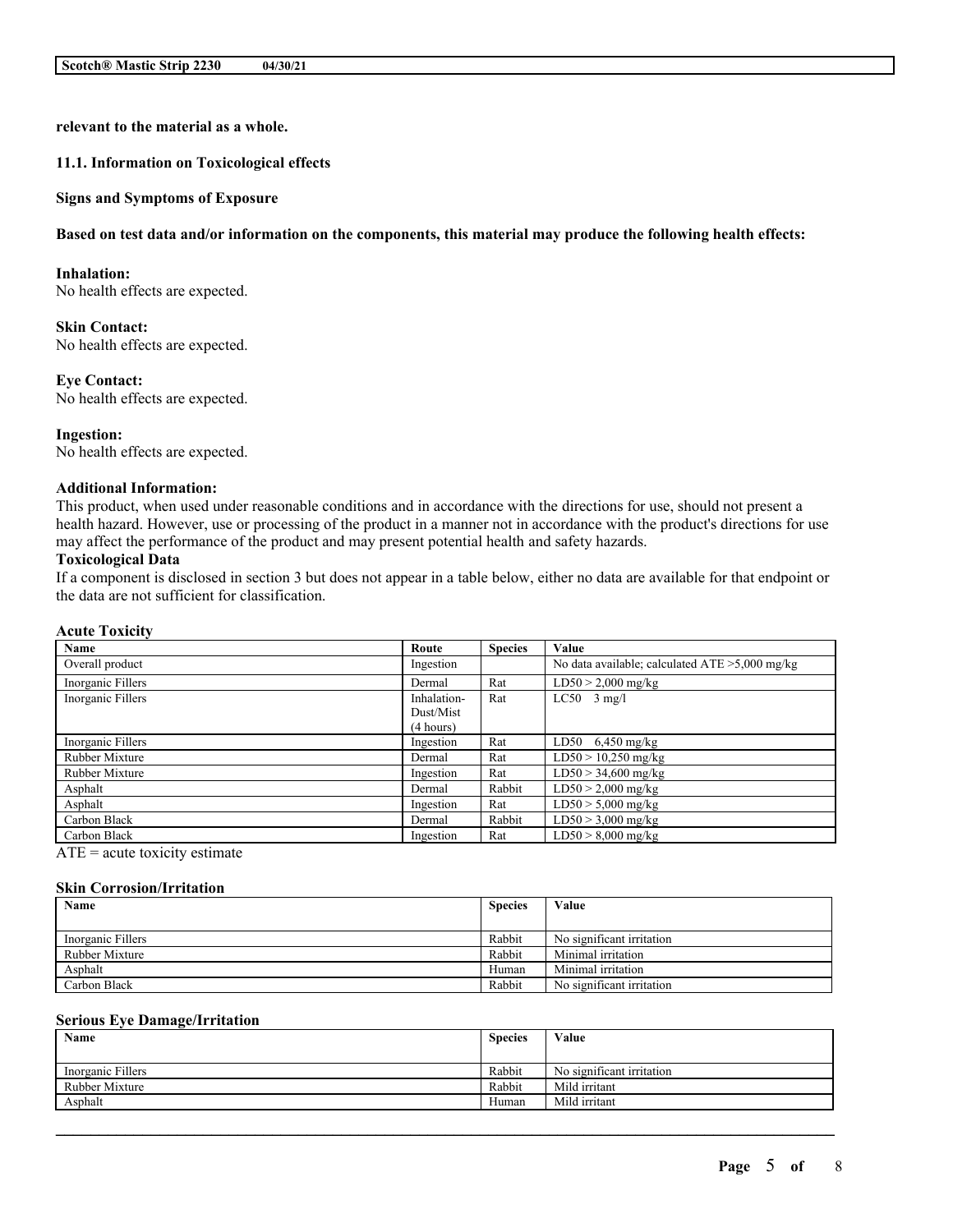| 2230 I<br>$S\text{coth}(\mathbb{R})$<br>Mastic<br>Strip | 04/30/2 |
|---------------------------------------------------------|---------|
|---------------------------------------------------------|---------|

| $\sim$                          |                                                               |
|---------------------------------|---------------------------------------------------------------|
| Black<br>Kabbit<br>arbon<br>- 1 | <i>irritation</i><br>S1Qn<br>*ficant<br>N <sub>c</sub><br>NU. |

## **Skin Sensitization**

For the component/components, either no data are currently available or the data are not sufficient for classification.

## **Photosensitization**

| $\mathbf{v}$<br>Name                 | Species | Valut             |
|--------------------------------------|---------|-------------------|
| sphal<br>and the control of the con- | Human   | $\mathbf{N}$<br>. |

## **Respiratory Sensitization**

For the component/components, either no data are currently available or the data are not sufficient for classification.

#### **Germ Cell Mutagenicity**

| Name         | Route    | Value                                                                           |
|--------------|----------|---------------------------------------------------------------------------------|
|              |          |                                                                                 |
| Asphalt      | In vivo  | Not mutagenic                                                                   |
| Asphalt      | In Vitro | Some positive data exist, but the data are not<br>sufficient for classification |
| Carbon Black | In Vitro | Not mutagenic                                                                   |
| Carbon Black | In vivo  | Some positive data exist, but the data are not<br>sufficient for classification |

# **Carcinogenicity**

| Name         | Route      | <b>Species</b> | Value                                          |
|--------------|------------|----------------|------------------------------------------------|
| Asphalt      | Not        | Human          | Some positive data exist, but the data are not |
|              | Specified  | and            | sufficient for classification                  |
|              |            | animal         |                                                |
| Carbon Black | Dermal     | Mouse          | Not carcinogenic                               |
| Carbon Black | Ingestion  | Mouse          | Not carcinogenic                               |
| Carbon Black | Inhalation | Rat            | Carcinogenic                                   |

# **Reproductive Toxicity**

# **Reproductive and/or Developmental Effects**

| Name              | Route     | Value                          | <b>Species</b> | <b>Test Result</b>            | <b>Exposure</b><br><b>Duration</b>    |
|-------------------|-----------|--------------------------------|----------------|-------------------------------|---------------------------------------|
| Inorganic Fillers | Ingestion | Not classified for development | Rat            | <b>NOAEL 625</b><br>mg/kg/day | premating $\&$<br>during<br>gestation |

# **Target Organ(s)**

# **Specific Target Organ Toxicity - single exposure**

| Name              | Route      | <b>Target Organ(s)</b> | Value          | <b>Species</b> | <b>Test Result</b>                    | Exposure   |
|-------------------|------------|------------------------|----------------|----------------|---------------------------------------|------------|
|                   |            |                        |                |                |                                       | Duration   |
| Inorganic Fillers | Inhalation | respiratory system     | Not classified | Rat            | <b>NOAEL</b><br>$0.812 \text{ mg}$ /l | 90 minutes |

# **Specific Target Organ Toxicity - repeated exposure**

| Name              | Route      | Target Organ(s)    | Value                                                                              | <b>Species</b> | <b>Test Result</b>            | Exposure<br><b>Duration</b> |
|-------------------|------------|--------------------|------------------------------------------------------------------------------------|----------------|-------------------------------|-----------------------------|
| Inorganic Fillers | Inhalation | respiratory system | Not classified                                                                     | Human          | <b>NOAEL Not</b><br>available | occupational<br>exposure    |
| Rubber Mixture    | Inhalation | respiratory system | Some positive data exist, but the<br>data are not sufficient for<br>classification | Rat            | <b>NOAEL 0.07</b><br>mg/l     | 2 weeks                     |
| Rubber Mixture    | Inhalation | liver              | Not classified                                                                     | Rat            | NOAEL 0.7<br>mg/l             | 2 weeks                     |
| Asphalt           | Inhalation | respiratory system | Not classified                                                                     | Human          | <b>NOAEL Not</b><br>available | occupational<br>exposure    |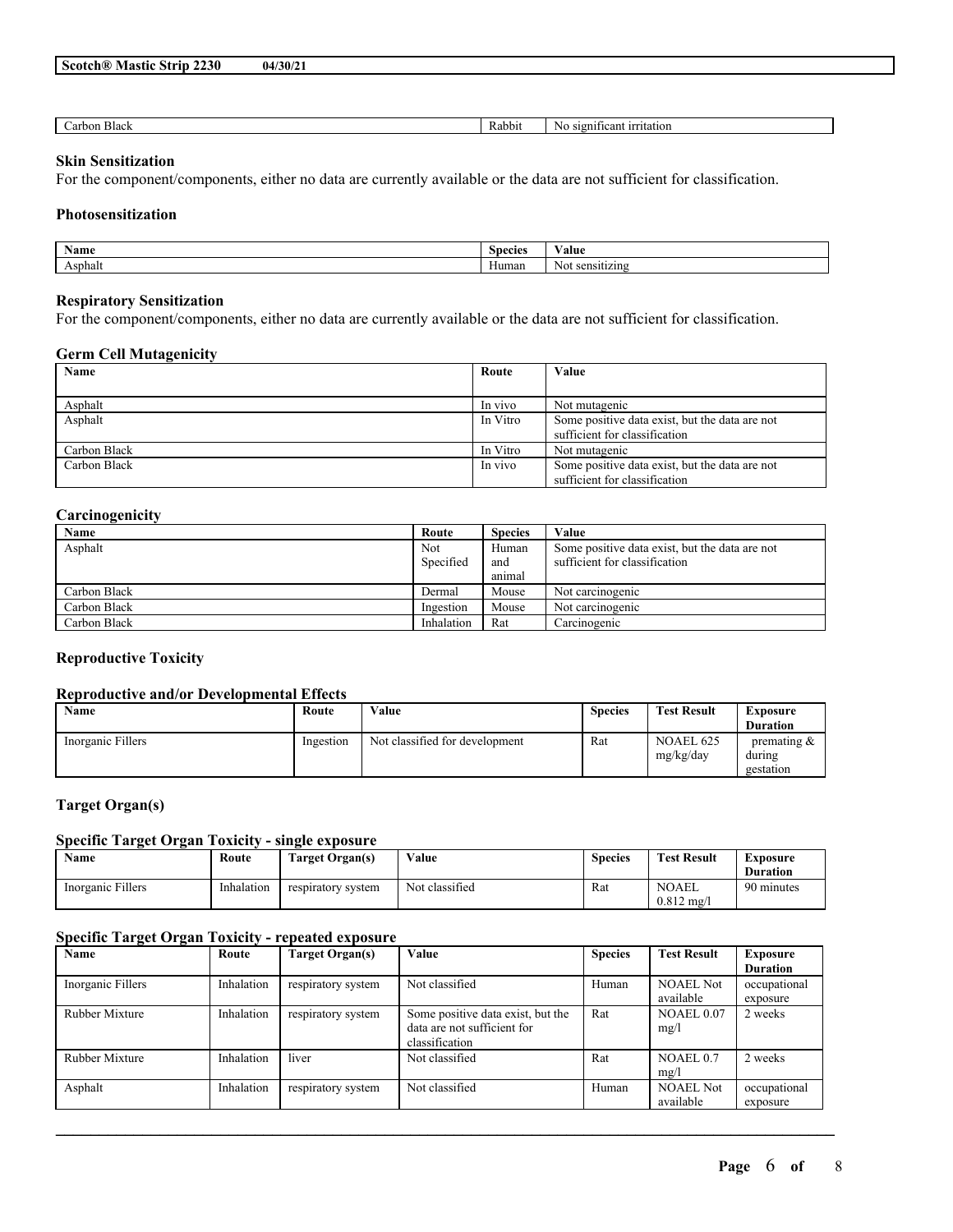| -<br>Black | Inhalation<br>. | coniosis<br>רr.<br>.<br>$\sim$ | $\sim$<br><b>N<sub>O</sub></b><br>.1288<br>нсс<br>551 | чна | NI<br>\∆⊦<br>N01 | ഹ    |
|------------|-----------------|--------------------------------|-------------------------------------------------------|-----|------------------|------|
|            |                 |                                |                                                       |     | QED<br>liabit    | nosu |

#### **Aspiration Hazard**

For the component/components, either no data are currently available or the data are not sufficient for classification.

Please contact the address or phone number listed on the first page of the SDS for additional toxicological information **on this material and/or its components.**

# **SECTION 12: Ecological information**

#### **Ecotoxicological information**

Please contact the address or phone number listed on the first page of the SDS for additional ecotoxicological information on this material and/or its components.

#### **Chemical fate information**

Please contact the address or phone number listed on the first page of the SDS for additional chemical fate information on this material and/or its components.

# **SECTION 13: Disposal considerations**

#### **13.1. Disposal methods**

Dispose of contents/ container in accordance with the local/regional/national/international regulations.

Dispose of waste product in a permitted industrial waste facility. As a disposal alternative, incinerate in a permitted waste incineration facility. If no other disposal options are available, waste product may be placed in a landfill properly designed for industrial waste.

## **EPA Hazardous Waste Number (RCRA):** Not regulated

# **SECTION 14: Transport Information**

For Transport Information, please visit http://3M.com/Transportinfo or call 1-800-364-3577 or 651-737-6501.

# **SECTION 15: Regulatory information**

# **15.1. US Federal Regulations**

Contact 3M for more information.

#### **EPCRA 311/312 Hazard Classifications:**

**Physical Hazards** Not applicable

#### **Health Hazards**

Not applicable

# **15.2. State Regulations**

Contact 3M for more information.

# **15.3. Chemical Inventories**

The components of this product are in compliance with the new substance notification requirements of CEPA.